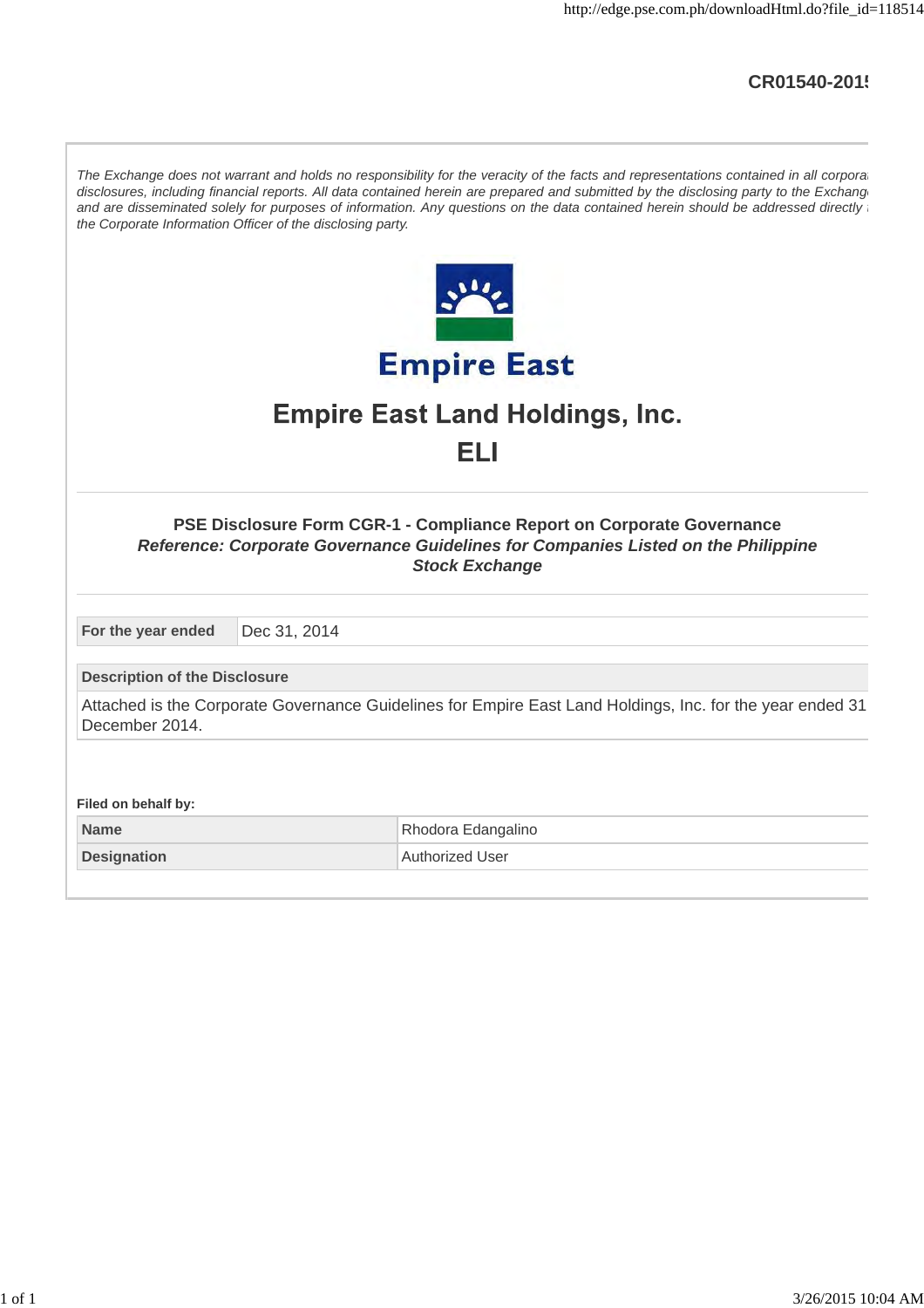

# THE PHILIPPINE STOCK EXCHANGE, INC.

# Corporate Governance Guidelines

for

# EMPIRE EAST LAND HOLDINGS, INC.

March 10, 2015

l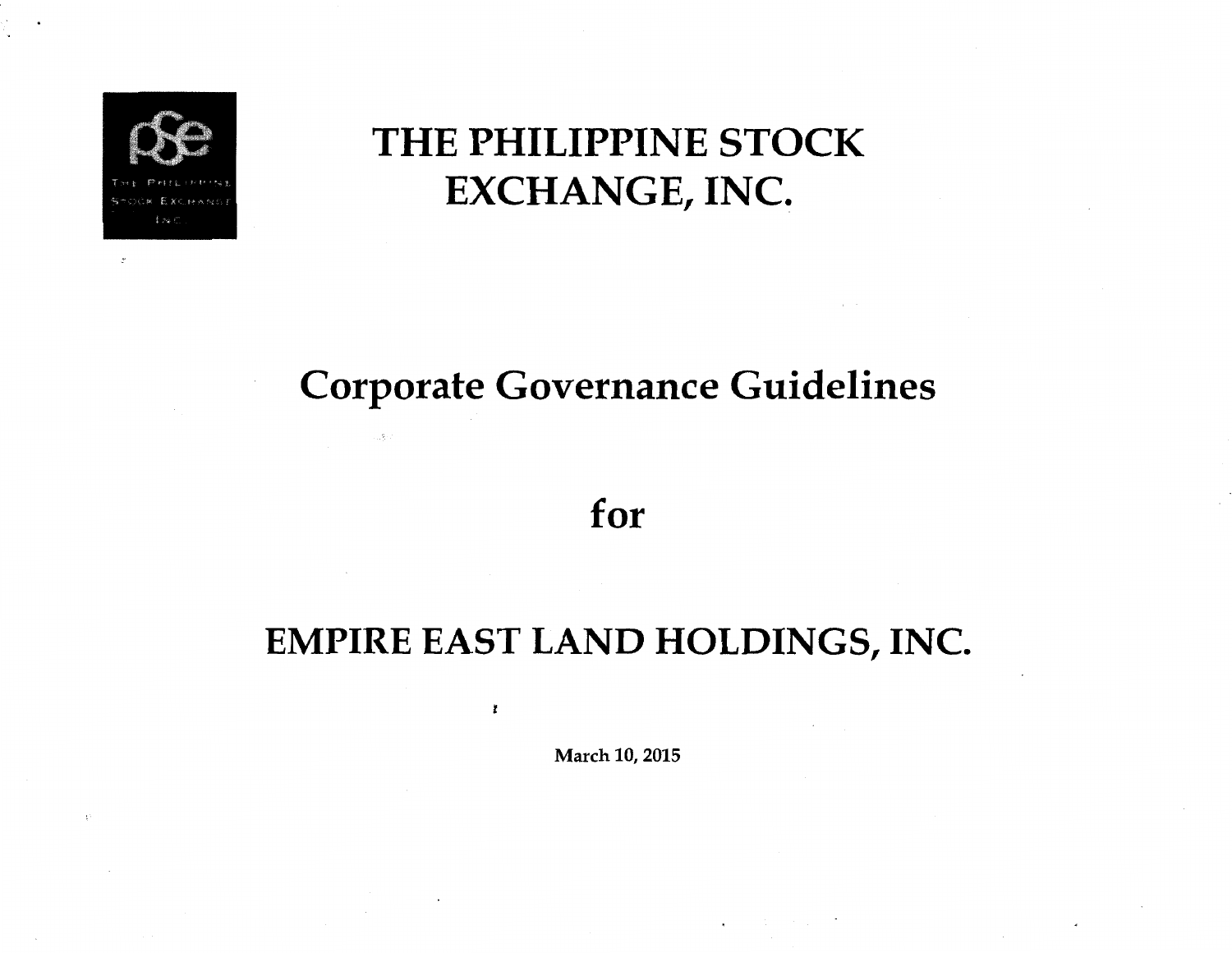#### CORPORATE GOVERNANCE GUIDELINES: DISCLOSURE SURVEY

Company Name: Empire East Land Holdings, Inc.

Date: <u>March 10, 2015</u>

|      |                                                                                                                                                                                                      | <b>COMPLY</b> | <b>EXPLAIN</b>                                                                                                                                                                                                                                                    |
|------|------------------------------------------------------------------------------------------------------------------------------------------------------------------------------------------------------|---------------|-------------------------------------------------------------------------------------------------------------------------------------------------------------------------------------------------------------------------------------------------------------------|
|      | <b>Guideline No. 1:</b>                                                                                                                                                                              |               |                                                                                                                                                                                                                                                                   |
|      | DEVELOPS AND EXECUTES A SOUND BUSINESS STRATEGY                                                                                                                                                      |               |                                                                                                                                                                                                                                                                   |
| 1.1  | Have a clearly defined vision, mission and core values.                                                                                                                                              | ✓             |                                                                                                                                                                                                                                                                   |
| 1.2  | Have a well developed business strategy.                                                                                                                                                             | ✓             |                                                                                                                                                                                                                                                                   |
| 1.3  | Have a strategy execution process that facilitates effective performance management, and                                                                                                             |               |                                                                                                                                                                                                                                                                   |
|      | is attuned to the company's business environment, management style and culture.                                                                                                                      | ✓             |                                                                                                                                                                                                                                                                   |
| 1.4  | Have its board continually engaged in discussions of strategic business issues.                                                                                                                      | ✓             |                                                                                                                                                                                                                                                                   |
|      | <b>Guideline No. 2:</b>                                                                                                                                                                              |               |                                                                                                                                                                                                                                                                   |
|      | <b>ESTABLISHES A WELL-STRUCTURED AND FUNCTIONING BOARD</b>                                                                                                                                           |               |                                                                                                                                                                                                                                                                   |
| 2.1. | Have a board composed of directors of proven competence and integrity.                                                                                                                               | ✓             |                                                                                                                                                                                                                                                                   |
| 2.2. | Be led by a chairman who shall ensure that the board functions in an effective and collegial                                                                                                         | ✓             |                                                                                                                                                                                                                                                                   |
|      | manner.                                                                                                                                                                                              |               |                                                                                                                                                                                                                                                                   |
| 2.3  | Have at least three (3) or thirty percent (30%) of its directors as independent directors.                                                                                                           | x             | In compliance with the Securities Regulation Code and<br>SEC Memorandum Circular No. 6, Series of 2009, the<br>Company has two (2) independent directors out of<br>seven (7) directors.                                                                           |
| 2.4  | Have in place written manuals, guidelines and issuances that outline procedures and                                                                                                                  | ✓             |                                                                                                                                                                                                                                                                   |
|      | processes.                                                                                                                                                                                           |               |                                                                                                                                                                                                                                                                   |
| 2.5  | Have Audit, Risk, Governance and Nomination & Election Committees of the board.                                                                                                                      | ✓             | The Company has an Audit Committee, a Nomination<br>Committee and a Compensation and Remuneration<br>Committee. The Audit Committee provides oversight<br>over the management of credit, market, liquidity,<br>operational, legal and other risks of the Company. |
| 2.6  | Have its Chairman and CEO positions held separately by individuals who are not related to<br>each other.                                                                                             | ✓             |                                                                                                                                                                                                                                                                   |
| 2.7  | Have a director nomination and election process that ensures that all shareholders are<br>given the opportunity to nominate and elect directors individually based on the number of<br>shares voted. | ✓             |                                                                                                                                                                                                                                                                   |
| 2.8  | Have in place a formal board and director development program.                                                                                                                                       | ✓             |                                                                                                                                                                                                                                                                   |
| 2.9  | Have a corporate secretary.                                                                                                                                                                          | ✓             |                                                                                                                                                                                                                                                                   |
| 2.10 | Have no shareholder agreements, by-laws provisions, or other arrangements that<br>constrains the directors' ability to vote independently.                                                           | ✓             |                                                                                                                                                                                                                                                                   |

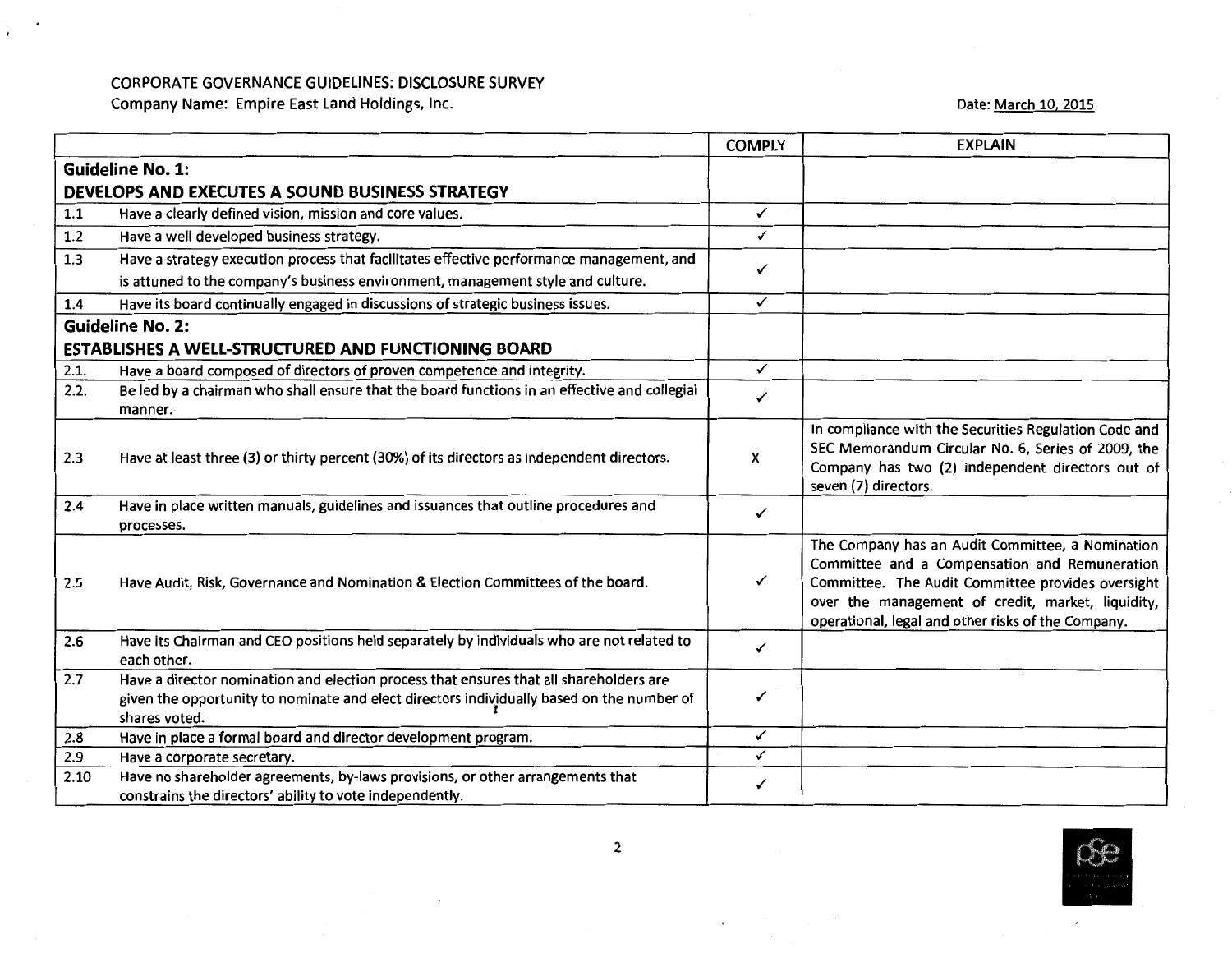#### CORPORATE GOVERNANCE GUIDELINES: DISCLOSURE SURVEY

Company Name: Empire East land Holdings, Inc.

 $\bullet$ 

 $\ddot{\phantom{0}}$ 

Date: March 10, 2015

|     | <b>Guideline No. 3:</b>                                                                                                                                                                                                                                                     |              |                                                                                  |
|-----|-----------------------------------------------------------------------------------------------------------------------------------------------------------------------------------------------------------------------------------------------------------------------------|--------------|----------------------------------------------------------------------------------|
|     | <b>MAINTAINS A ROBUST INTERNAL AUDIT AND CONTROL SYSTEM</b>                                                                                                                                                                                                                 |              |                                                                                  |
| 3.1 | Establish the internal audit function as a separate unit in the company which would be<br>overseen at the Board level.                                                                                                                                                      | ✓            |                                                                                  |
| 3.2 | Have a comprehensive enterprise-wide compliance program that is annually reviewed.                                                                                                                                                                                          | ✓            |                                                                                  |
| 3.3 | Institutionalize quality service programs for the internal audit function.                                                                                                                                                                                                  | ✓            |                                                                                  |
| 3.4 | Have in place a mechanism that allows employees, suppliers and other stakeholders to<br>raise valid issues.                                                                                                                                                                 | ✓            |                                                                                  |
| 3.5 | Have the Chief Executive Officer and Chief Audit Executive attest in writing, at least<br>annually, that a sound internal audit, control and compliance system is in place and<br>working effectively.                                                                      | ✓            |                                                                                  |
|     | <b>Guideline No. 4:</b>                                                                                                                                                                                                                                                     |              |                                                                                  |
|     | <b>RECOGNIZES AND MANAGES ITS ENTERPRISE RISKS</b>                                                                                                                                                                                                                          |              |                                                                                  |
| 4.1 | Have its board oversee the company's risk management function.                                                                                                                                                                                                              | ✓            |                                                                                  |
| 4.2 | Have a formal risk management policy that guides the company's risk management and<br>compliance processes and procedures.                                                                                                                                                  | ✓            |                                                                                  |
| 4.3 | Design and undertake its Enterprise Risk Management (ERM) activities on the basis of, or in<br>accordance with, internationally recognized frameworks such as but not limited to, COSO,<br>(The Committee of Sponsoring Organizations of the Treadway Commission) I and II. | $\checkmark$ |                                                                                  |
| 4.4 | Have a unit at the management level, headed by a Risk Management Officer (RMO).                                                                                                                                                                                             | X            | Risk management functions are performed by the<br>Company's Internal Audit unit. |
| 4.5 | Disclose sufficient information about its risk management procedures and processes as<br>well as the key risks the company is currently facing including how these are being<br>managed.                                                                                    | ✓            |                                                                                  |
| 4.6 | Seek external technical support in risk management when such competence is not<br>available internally.                                                                                                                                                                     | ✓            |                                                                                  |
|     | <b>Guideline No. 5:</b>                                                                                                                                                                                                                                                     |              |                                                                                  |
|     | <b>ENSURES THE INTEGRITY OF FINANCIAL REPORTS AS WELL AS ITS EXTERNAL</b>                                                                                                                                                                                                   |              |                                                                                  |
|     | <b>AUDITING FUNCTION</b>                                                                                                                                                                                                                                                    |              |                                                                                  |
| 5.1 | Have the board Audit Committee approve all non-audit services conducted by the external                                                                                                                                                                                     | ✓            |                                                                                  |
|     | auditor. The Committee should ensure that the non-audit fees do not outweigh the fees                                                                                                                                                                                       |              |                                                                                  |
|     | earned from the external audit.                                                                                                                                                                                                                                             |              |                                                                                  |



 $\mathcal{L}_{\rm{max}}$ 

 $\bullet$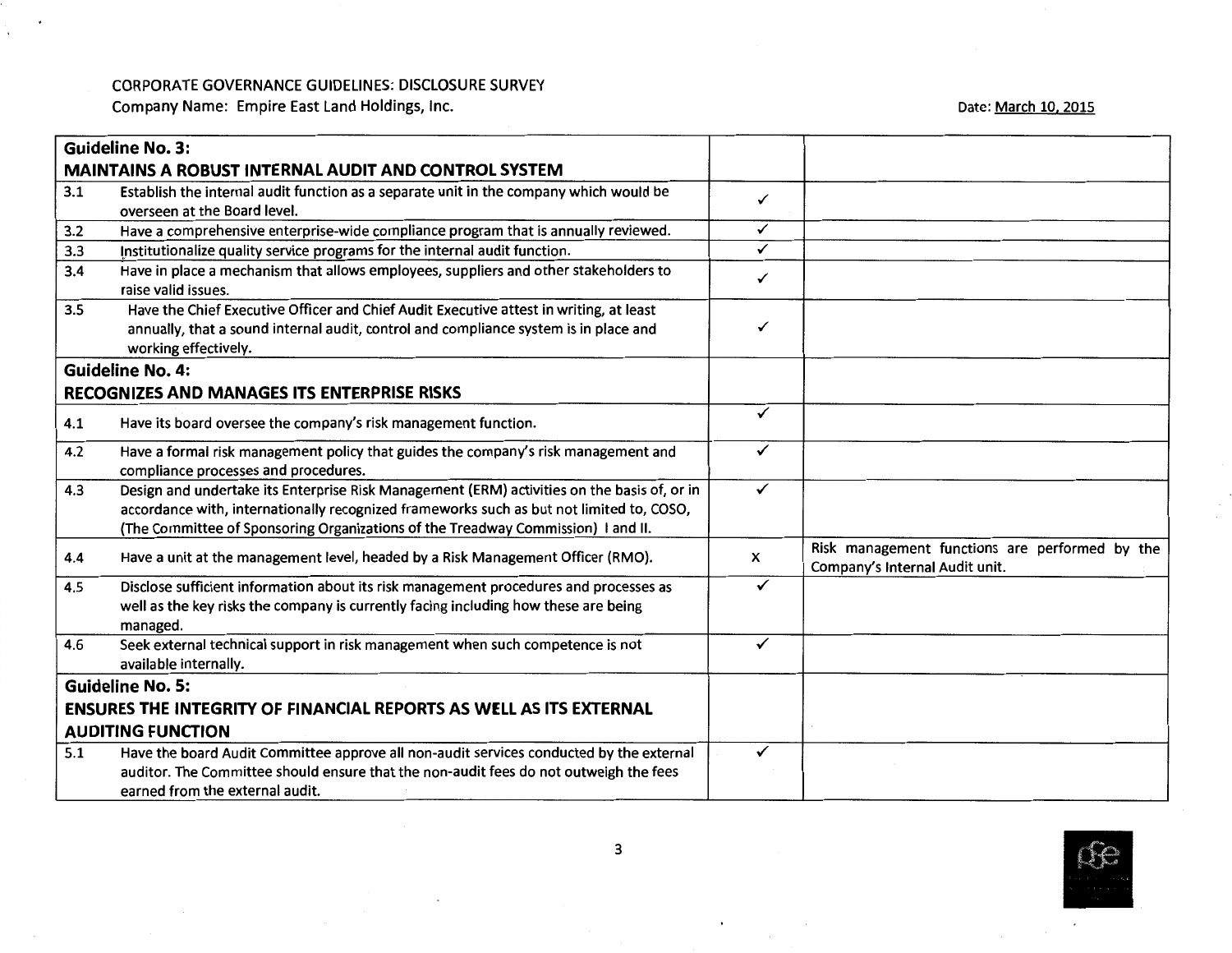$\cdot$ 

Date: <u>March 10, 2015</u>

| 5.2 | Ensure that the external auditor is credible, competent, and should have the ability to<br>understand complex related party transactions, its counterparties, and valuations of such<br>transactions. | ✓            |                                                                                                                                                                                                                                                                                                                                                       |
|-----|-------------------------------------------------------------------------------------------------------------------------------------------------------------------------------------------------------|--------------|-------------------------------------------------------------------------------------------------------------------------------------------------------------------------------------------------------------------------------------------------------------------------------------------------------------------------------------------------------|
| 5.3 | Ensure that the external auditor has adequate quality control procedures.                                                                                                                             | $\checkmark$ |                                                                                                                                                                                                                                                                                                                                                       |
| 5.4 | Disclose relevant information on the external auditors.                                                                                                                                               | $\checkmark$ |                                                                                                                                                                                                                                                                                                                                                       |
| 5.5 | Ensures that the external audit firm is selected on the basis of a fair and transparent tender<br>process.                                                                                            | $\checkmark$ |                                                                                                                                                                                                                                                                                                                                                       |
| 5.6 | Have its audit committee conduct regular meetings and dialogues with the external audit<br>team without anyone from management present.                                                               | $\checkmark$ | The Audit Committee has access to the external audit<br>team and may request for meetings and dialogues in<br>connection with the performance of its functions.                                                                                                                                                                                       |
| 5.7 | Have the financial reports attested to by the Chief Executive Officer and Chief Financial<br>Officer.                                                                                                 | ✓            |                                                                                                                                                                                                                                                                                                                                                       |
| 5.8 | Have a policy of rotating the lead audit partner every five years.                                                                                                                                    | ✓            |                                                                                                                                                                                                                                                                                                                                                       |
|     | <b>Guideline No. 6:</b>                                                                                                                                                                               |              |                                                                                                                                                                                                                                                                                                                                                       |
|     | RESPECTS AND PROTECTS THE RIGHTS OF ITS SHAREHOLDERS, PARTICULARLY                                                                                                                                    |              |                                                                                                                                                                                                                                                                                                                                                       |
|     | THOSE THAT BELONG TO THE MINORITY OR NON-CONTROLLING GROUP                                                                                                                                            |              |                                                                                                                                                                                                                                                                                                                                                       |
| 6.1 | Adopt the principle of "one share, one vote."                                                                                                                                                         | ✓            |                                                                                                                                                                                                                                                                                                                                                       |
| 6.2 | Ensure that all shareholders of the same class are treated equally with respect to voting<br>rights, subscription rights and transfer rights.                                                         | $\checkmark$ |                                                                                                                                                                                                                                                                                                                                                       |
| 6.3 | Have an effective, secure and efficient voting system.                                                                                                                                                | $\checkmark$ |                                                                                                                                                                                                                                                                                                                                                       |
| 6.4 | Have effective shareholder voting mechanisms such as supermajority or "majority of<br>minority" requirements to protect minority shareholders against actions of controlling<br>shareholders.         | $\checkmark$ | The Company complies with the provisions of existing<br>laws, rules and regulations providing for voting rights<br>of stockholders.                                                                                                                                                                                                                   |
| 6.5 | Provide all shareholders with the notice and agenda of the annual general meeting (AGM)<br>at least thirty (30) days before a regular meeting and twenty (20) days before a special<br>meeting.       | $\checkmark$ | In compliance with the Implementing Rules and<br>Regulations of the Securities Regulation Code, the<br>Company provides all shareholders with the notice<br>and the agenda of stockholder meetings together with<br>the information statement and/or management<br>report at least fifteen (15) business days before a<br>regular or special meeting. |



 $\epsilon$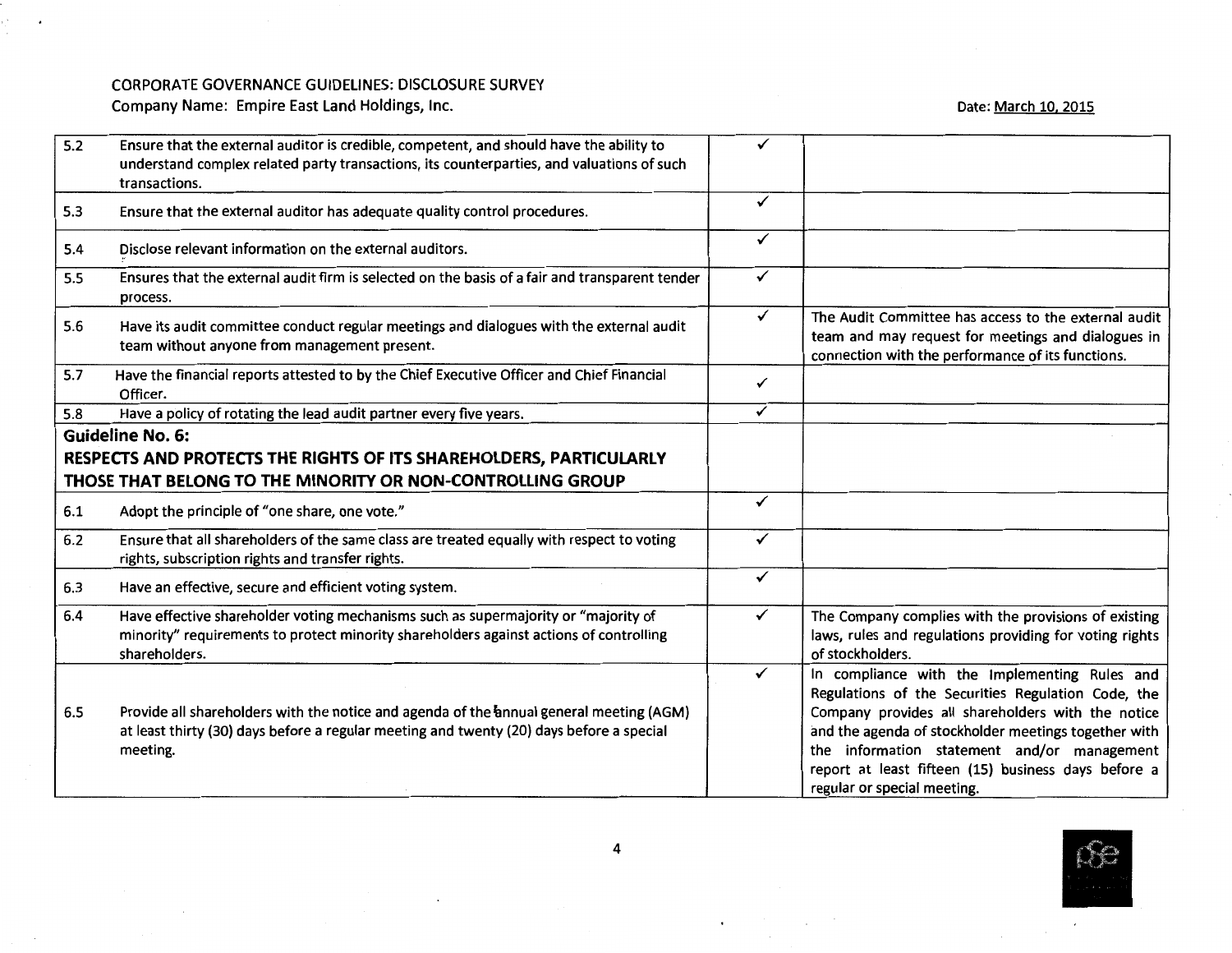$\star$ 

 $\sim$ 

Date: <u>March 10, 2015</u>

| 6.6  | Allow shareholders to call a special shareholders meeting, submit a proposal for<br>consideration at the AGM or the special meeting, and ensure the attendance of the<br>external auditor and other relevant individuals to answer shareholder questions in such<br>meetings. | ✓                         |                                                                                                                                                         |
|------|-------------------------------------------------------------------------------------------------------------------------------------------------------------------------------------------------------------------------------------------------------------------------------|---------------------------|---------------------------------------------------------------------------------------------------------------------------------------------------------|
| 6.7  | Ensure that all relevant questions during the AGM are answered.                                                                                                                                                                                                               | $\checkmark$              |                                                                                                                                                         |
| 6.8  | Have clearly articulated and enforceable policies with respect to treatment of minority<br>shareholders.                                                                                                                                                                      | $\checkmark$              |                                                                                                                                                         |
| 6.9  | Avoid anti-takeover measures or similar devices that may entrench management or the<br>existing controlling shareholder group.                                                                                                                                                | $\checkmark$              |                                                                                                                                                         |
| 6.10 | Provide all shareholders with accurate and timely information regarding the number of<br>shares of all classes held by controlling shareholders and their affiliates.                                                                                                         | $\checkmark$              |                                                                                                                                                         |
| 6.11 | Have a communications strategy to promote effective communication with shareholders.                                                                                                                                                                                          | $\checkmark$              |                                                                                                                                                         |
| 6.12 | Have at least thirty percent (30%) public float to increase liquidity in the market.                                                                                                                                                                                          | $\boldsymbol{\mathsf{x}}$ | The Company complies with the Rule on Minimum<br>Public Ownership by maintaining a minimum public<br>float of 10% of its issued and outstanding shares. |
| 6.13 | Have a transparent dividend policy.                                                                                                                                                                                                                                           | ✓                         |                                                                                                                                                         |
|      | <b>Guideline No. 7:</b><br>ADOPTS AND IMPLEMENTS AN INTERNATIONALLY-ACCEPTED DISCLOSURE AND<br><b>TRANSPARENCY REGIME</b>                                                                                                                                                     |                           |                                                                                                                                                         |
| 7.1  | Have written policies and procedures designed to ensure compliance with the PSE and SEC<br>disclosure rules, as well as other disclosure requirements under existing laws and<br>regulations.                                                                                 | ✓                         |                                                                                                                                                         |
| 7.2  | Disclose the existence, justification, and details on shareholders agreements, voting trust<br>agreements, confidentiality agreements, and such other agreements that may impact on<br>the control, ownership, and strategic direction of the company.                        | ✓                         |                                                                                                                                                         |
| 7.3  | Disclose its director and executive compensation policy. $r$                                                                                                                                                                                                                  | $\checkmark$              |                                                                                                                                                         |
| 7.4  | Disclose names of groups or individuals who hold 5% or more ownership interest in the<br>company, significant cross-shareholding relationship and cross guarantees, as well as the<br>nature of the company's other companies if it belongs to a corporate group.             | ✓                         |                                                                                                                                                         |

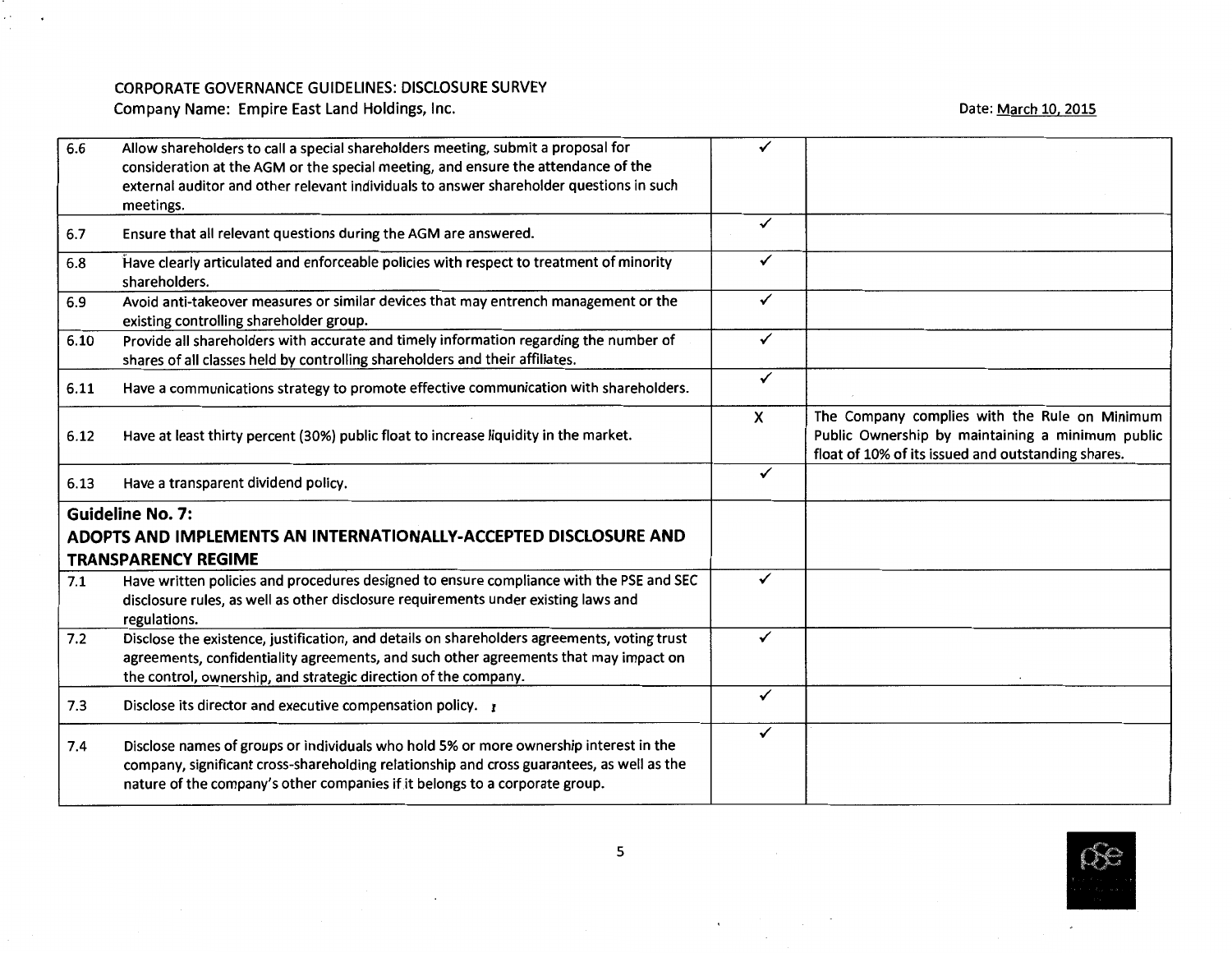$\mathcal{L}^{\text{max}}$  $\sim$ 

#### Date: <u>March 10, 2015</u>

| 7.5 | Disclose annual and quarterly consolidated reports, cash flow statements and special audit<br>revisions. Consolidated financial statements shall be published within 90 days from the end<br>of the financial year, while interim reports shall be published within 45 days from the end<br>of the reporting period.                                          | $\checkmark$ | In accordance with the Implementing Rules and<br>Regulations of the Securities Regulation Code, the<br>Company discloses its audited consolidated financial<br>statements as part of the annual report within 105<br>days after the end of the fiscal year, and its interim<br>reports within 45 days after the end of each of the<br>first three (3) quarters of each fiscal year. |
|-----|---------------------------------------------------------------------------------------------------------------------------------------------------------------------------------------------------------------------------------------------------------------------------------------------------------------------------------------------------------------|--------------|-------------------------------------------------------------------------------------------------------------------------------------------------------------------------------------------------------------------------------------------------------------------------------------------------------------------------------------------------------------------------------------|
| 7.6 | Disclose to shareholders and the Exchange any changes to its corporate governance<br>manual and practices, and the extent to which such practices conform to the SEC and PSE<br>CG Guidelines.                                                                                                                                                                | ✓            |                                                                                                                                                                                                                                                                                                                                                                                     |
| 7.7 | Publish and/or deliver to its shareholders in a timely fashion all information and materials<br>relevant to corporate actions that require shareholder approval.                                                                                                                                                                                              | $\checkmark$ |                                                                                                                                                                                                                                                                                                                                                                                     |
| 7.8 | Disclose the trading of the corporation's shares by directors, officers (or persons<br>performing similar functions) and controlling shareholders. This shall also include the<br>disclosure of the company's purchase of its shares from the market (e.g share buy-back<br>program).                                                                         | ✓            |                                                                                                                                                                                                                                                                                                                                                                                     |
| 7.9 | Disclose in its annual report the principal risks to minority shareholders associated with the<br>identity of the company's controlling shareholders; the degree of ownership<br>concentration; cross-holdings among company affiliates; and any imbalances between the<br>controlling shareholders' voting power and overall equity position in the company. | $\checkmark$ |                                                                                                                                                                                                                                                                                                                                                                                     |
|     | <b>Guideline No. 8:</b>                                                                                                                                                                                                                                                                                                                                       |              |                                                                                                                                                                                                                                                                                                                                                                                     |
|     | RESPECTS AND PROTECTS THE RIGHTS AND INTERESTS OF EMPLOYEES,<br><b>COMMUNITY, ENVIRONMENT, AND OTHER STAKEHOLDERS</b>                                                                                                                                                                                                                                         |              |                                                                                                                                                                                                                                                                                                                                                                                     |
| 8.1 | Establish and disclose a clear policy statement that articulates the company's recognition<br>and protection of the rights and interests of key stakeholders specifically its employees,<br>suppliers & customers, creditors, as well the community, environment and other key<br>stakeholder groups.                                                         | ✓            |                                                                                                                                                                                                                                                                                                                                                                                     |
| 8.2 | Have in place a workplace development program.                                                                                                                                                                                                                                                                                                                | ✓            |                                                                                                                                                                                                                                                                                                                                                                                     |
| 8.3 | Have in place a merit-based performance incentive mechanism such as an employee stock<br>option plan (ESOP) or any such scheme that awards and incentivizes employees, at the<br>same time aligns their interests with those of the shareholders.                                                                                                             | ✓            |                                                                                                                                                                                                                                                                                                                                                                                     |
| 8.4 | Have in place a community involvement program.                                                                                                                                                                                                                                                                                                                | ✓            |                                                                                                                                                                                                                                                                                                                                                                                     |



 $\mathbf{C}$  and  $\mathbf{C}$  and  $\mathbf{C}$ 

 $\sim 100$ 

 $\mathcal{O}(\mathcal{O}(\log n))$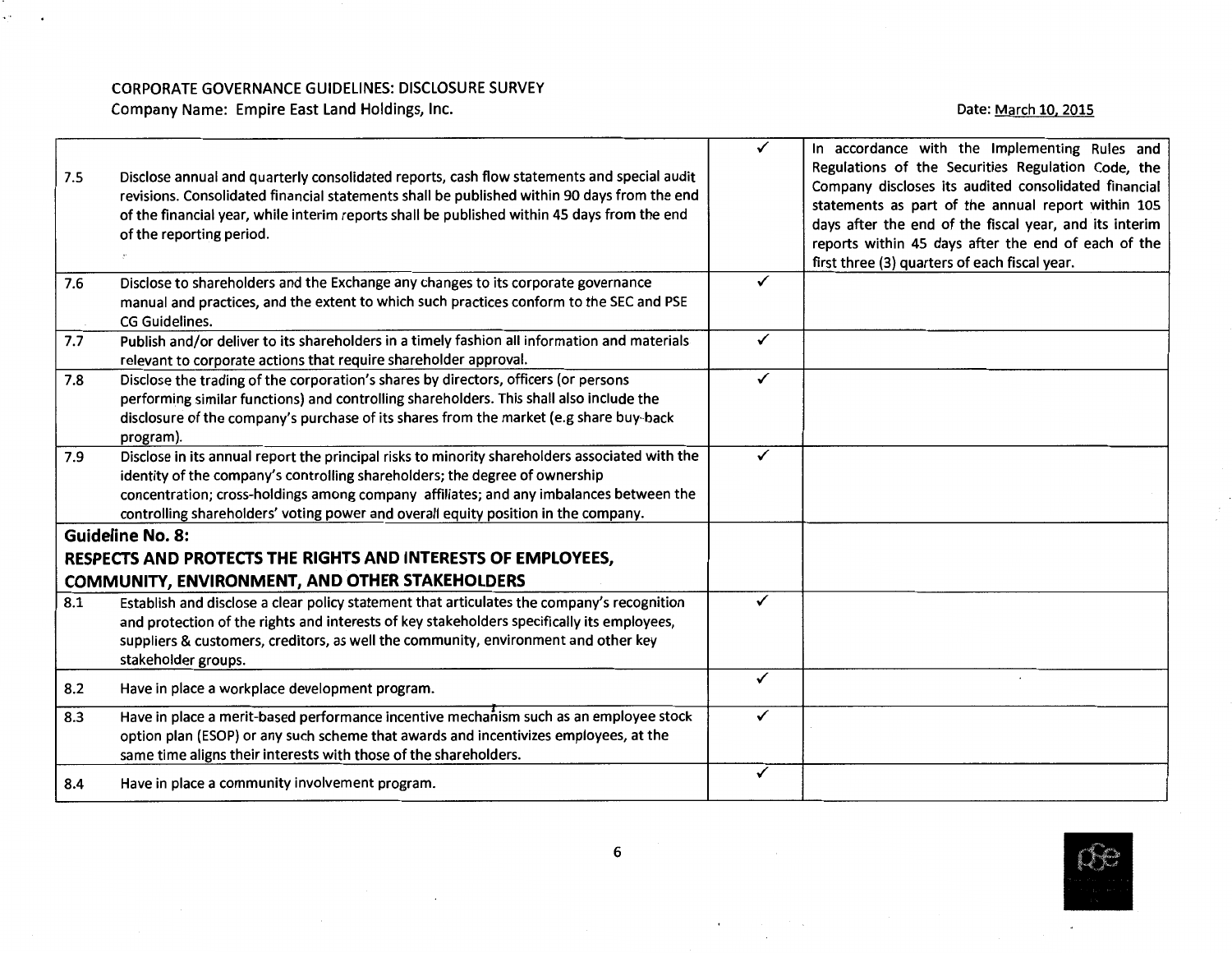### CORPORATE GOVERNANCE GUIDELINES: DISCLOSURE SURVEY

Company Name: Empire East Land Holdings, Inc.

a m

Date: <u>March 10, 2015</u>

| 8.5  | Have in place an environment-related program.                                                                                                                                                                                                                                                                                                                                                                                                                        | ✓            |                                                                                                                                      |
|------|----------------------------------------------------------------------------------------------------------------------------------------------------------------------------------------------------------------------------------------------------------------------------------------------------------------------------------------------------------------------------------------------------------------------------------------------------------------------|--------------|--------------------------------------------------------------------------------------------------------------------------------------|
| 8.6  | Have clear policies that guide the company in its dealing with its suppliers, customers,<br>creditors, analysts, market intermediaries and other market participants.                                                                                                                                                                                                                                                                                                | ✓            |                                                                                                                                      |
|      | <b>Guideline No. 9:</b><br>DOES NOT ENGAGE IN ABUSIVE RELATED-PARTY TRANSACTIONS AND INSIDER TRADING                                                                                                                                                                                                                                                                                                                                                                 |              |                                                                                                                                      |
| 9.1  | Develop and disclose a policy governing the company's transactions with related parties.                                                                                                                                                                                                                                                                                                                                                                             | $\checkmark$ |                                                                                                                                      |
| 9.2  | Clearly define the thresholds for disclosure and approval for RPTs and categorize such<br>transactions according to those that are considered de minimis or transactions that need<br>not be reported or announced, those that need to be disclosed, and those that need prior<br>shareholder approval. The aggregate amount of RPT within any twelve (12) month period<br>should be considered for purposes of applying the thresholds for disclosure and approval. | ✓            |                                                                                                                                      |
| 9.3  | Establish a voting system whereby a majority of non-related party shareholders approve<br>specific types of related party transactions in shareholders meetings.                                                                                                                                                                                                                                                                                                     | $\checkmark$ | The Company complies with the voting requirements<br>prescribed under its By-Laws and under existing laws,<br>rules and regulations. |
| 9.4  | Have its independent directors or audit committee play an important role in reviewing<br>significant RPTs.                                                                                                                                                                                                                                                                                                                                                           | $\checkmark$ |                                                                                                                                      |
| 9.5  | Be transparent and consistent in reporting its RPTs. A summary of such transactions shall<br>be published in the company's annual report.                                                                                                                                                                                                                                                                                                                            | $\checkmark$ |                                                                                                                                      |
| 9.6  | Have a clear policy in dealing with material non-public information by company insiders.                                                                                                                                                                                                                                                                                                                                                                             | $\checkmark$ |                                                                                                                                      |
| 9.7  | Have a clear policy and practice of full and timely disclosure to shareholders of all material<br>transactions with affiliates of the controlling shareholders, directors or management.                                                                                                                                                                                                                                                                             | $\checkmark$ |                                                                                                                                      |
|      | <b>Guideline No. 10:</b>                                                                                                                                                                                                                                                                                                                                                                                                                                             |              |                                                                                                                                      |
|      | DEVELOPS AND NURTURES A CULTURE OF ETHICS, COMPLIANCE, &                                                                                                                                                                                                                                                                                                                                                                                                             |              |                                                                                                                                      |
|      | <b>ENFORCEMENT</b>                                                                                                                                                                                                                                                                                                                                                                                                                                                   |              |                                                                                                                                      |
| 10.1 | Formally adopt a code of ethics and proper conduct that guides individual behavior and<br>decision making, clarify responsibilities, and inform other stakeholders on the conduct<br>expected from company personnel.                                                                                                                                                                                                                                                | ✓            |                                                                                                                                      |
| 10.2 | Have a formal comprehensive compliance program covering compliance with laws and<br>relevant regulations. The program should include appropriate training and awareness<br>initiatives to facilitate understanding, acceptance and compliance with the said issuances.                                                                                                                                                                                               | ✓            |                                                                                                                                      |